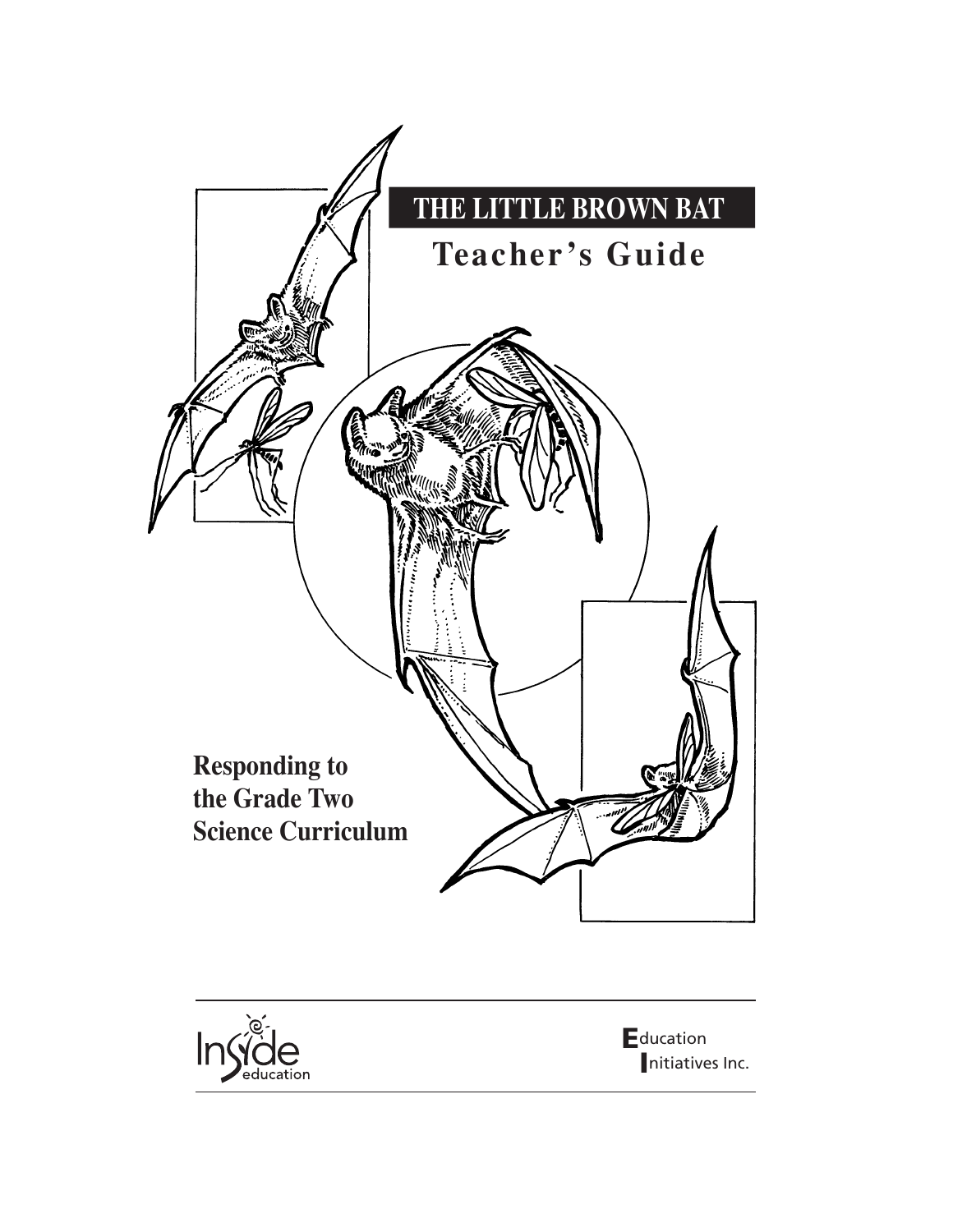# THE LITTLE BROWN BAT

## Contents

### Teacher's Guide

| Support materials |  |
|-------------------|--|
|                   |  |
|                   |  |
|                   |  |
| Lessons           |  |
|                   |  |
|                   |  |
|                   |  |
|                   |  |
|                   |  |
|                   |  |

### **Student Booklet**

| Support activities for lessons |
|--------------------------------|
|                                |
|                                |
|                                |
|                                |
|                                |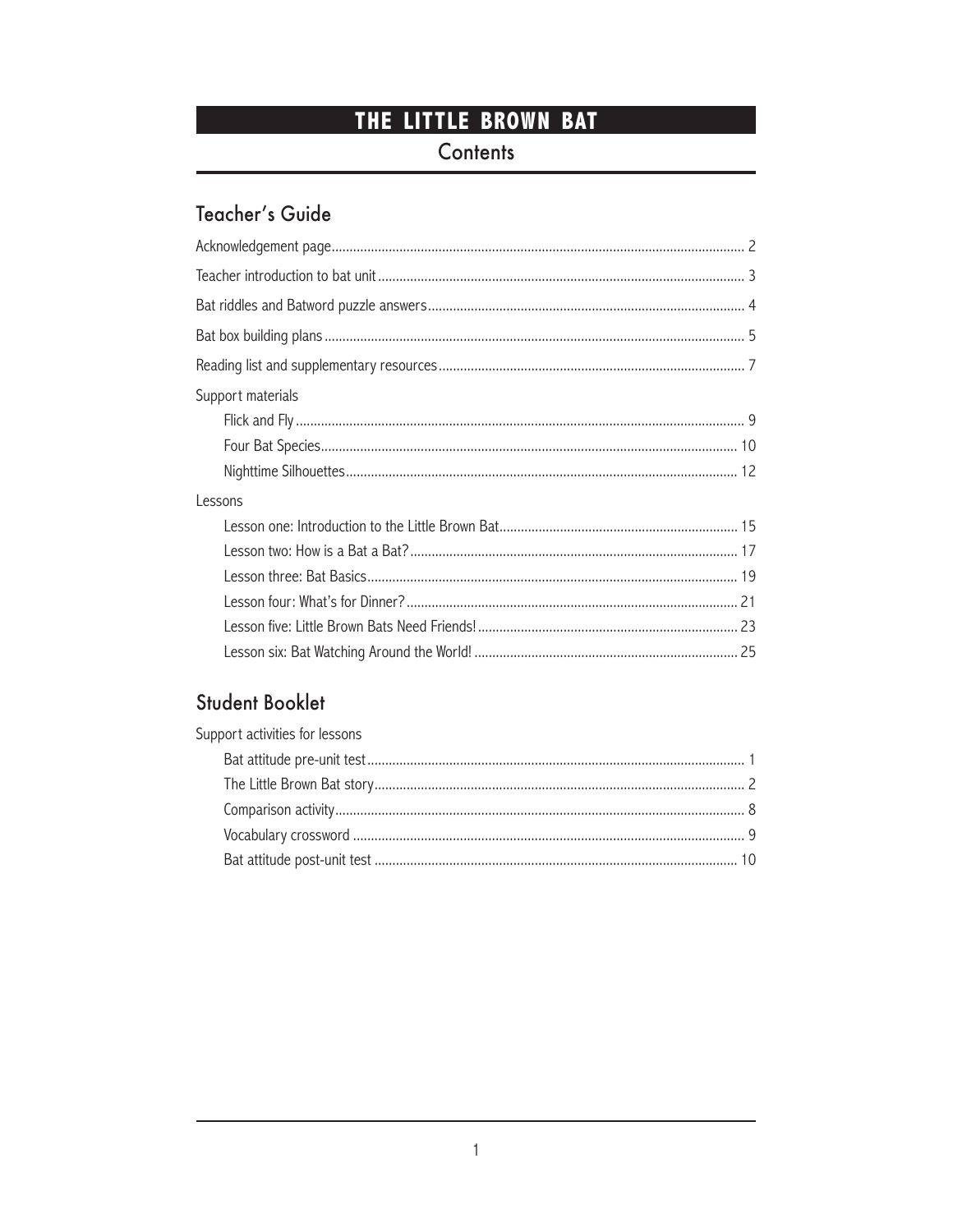### THE LITTLE BROWN BAT An Education Resource Unit

Written by: Wendy Martin, Education Initiatives Inc.

Edited by: Jim Martin, Inside Education, An Environmental Education Society

Designed by: Peter Edwards, Dimensions Graphic Studio

A special thank you to Margo Pybus, Wildlife Disease Specialist, Fish and Wildlife, Alberta Environment, for her information and program suggestions.

A thank you to the salespeople at the following bookstores in Edmonton for their time in collecting children's books on bats; Greenwoods Volume II, Audrey's, Chapters on Whyte, and the Provincial Museum Bookstore.

Thank you to Raymonde Groulx Lefebvre, Public Information Services, Environment Canada, for making available the pamphlet, Bats (Hinterland Who's Who series).

A very heartfelt thank-you to Jim Gow who designed the bat box plans and constructed several sample boxes.

© 2000 Wendy Martin, Education Initiatives Inc.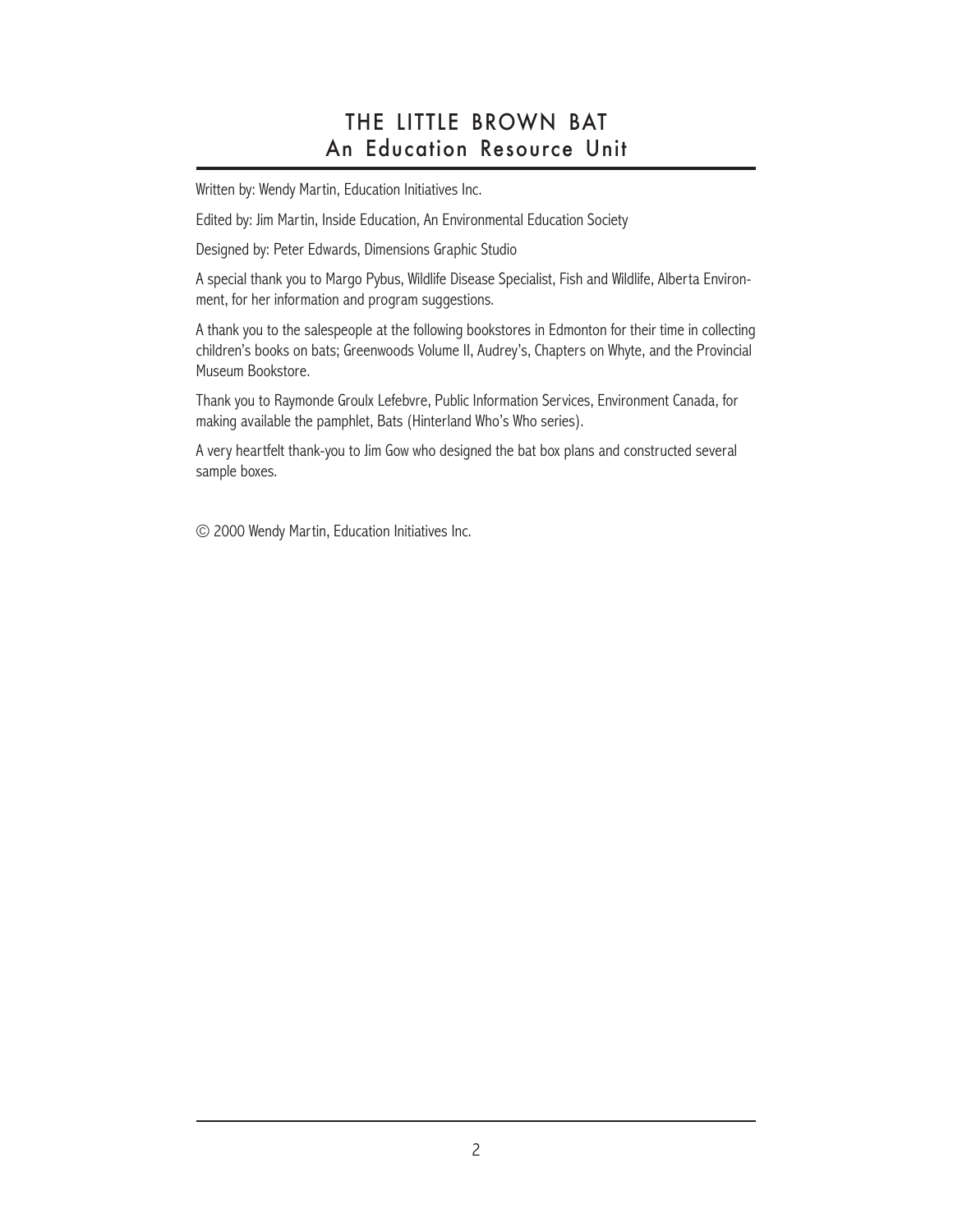#### **Teacher Introduction**

This education resource unit on the little brown bat was developed for two reasons. The first is that the bat has generally been given a bad name as people developed fears based on myths. The second reason is that the habitat of bats in general is being impacted by human development.

The little brown bat was selected as the focus of this resource because it is found commonly throughout the world including Alberta. The little brown bat is an insect-eating bat and, as such is more representative of the bat world than either fruit eating or vampire bats.

The unit of work was developed in response to discussions with participants at the Alberta Teachers' Association Science Council annual conference in 1998.

The subject of bats supports topic E of grade two science; small crawling and flying animals. This unit consists of six lessons and a bat story that the teacher and students follow together. Support materials are provided where possible and a list of suggested reference and reading books are given.

This resource provides an excellent opportunity to involve parents in the classroom activities and help dispel their own fears and misconceptions about bats.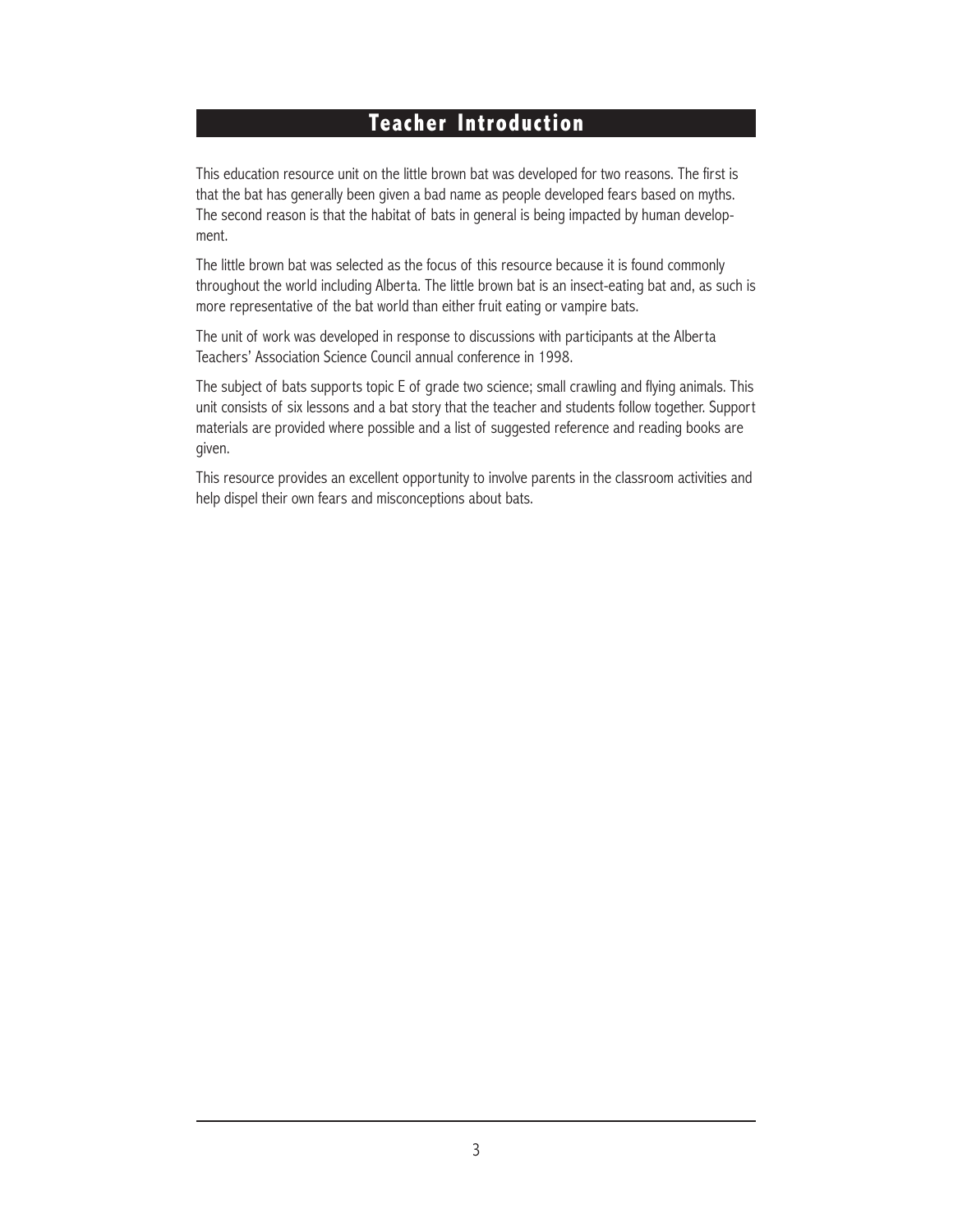### **Bat Riddles**

| 1. | Where do bats get their energy?                                   | <b>batteries</b>                        |
|----|-------------------------------------------------------------------|-----------------------------------------|
| 2. | What do you call a bat on a trapeze?                              | acrobat                                 |
| 3. | What did the bat use to make a cake?                              | <b>batter</b>                           |
| 4. | Which lessons did the bat take?                                   | <b>bat</b> on twirling                  |
| 5. | Where did the bat have to go?                                     | <b>batroom</b>                          |
| 6. | What did the bat need to wear over his<br>pajamas?                | <b>bat</b> robe                         |
| 7. | What kind of breath did the bat have?                             | <b>bat</b> breath                       |
| 8. | What game do baby bats play?                                      | <b>Batty cake</b>                       |
| 9. | What bat knows his ABC's?                                         | Alphabat                                |
|    | 10. What position did the bat play on the<br>team?                | quarter <b>bat</b>                      |
|    | 11. What did the bat say when she was<br>asked to dinner?         | No fangs, I just ate.                   |
|    | 12. Why do bats squeak?                                           | They need to be oiled.                  |
|    | 13. Why did the bat want a job?                                   | He was tired of just<br>hanging around. |
|    | 14. What do you get if you cross a bat with<br>a woodpecker?      | Bat-a-tat-tat!                          |
|    | 15. What super hero bat wears a cape and<br>leaps tall buildings? | Swooperman!                             |
|    | 16. Why didn't the bat laugh at the cave<br>joke?                 | It was too deep for<br>him.             |
|    | 17. What do you call the end of the bat                           | Bat's all folks!                        |

riddles?

**Aswers to Batwork Puzzle, Student Booklet p. 9**  $\frac{L}{I}$ B  $N$   $S$   $E$   $C$   $T$   $S$  $G$  E R E D  $\mathsf{A}\left|\mathsf{M}\right|\mathsf{M}\left|\mathsf{A}\right|$  $A$  T  $E\vert N\vert D$  $\overline{S}$ <u>S |O | U | N | D</u> N C <u>A | N</u> E  $\overline{\vee}$ N O Y L F I N  $\overline{T}$  $H$ N H M P P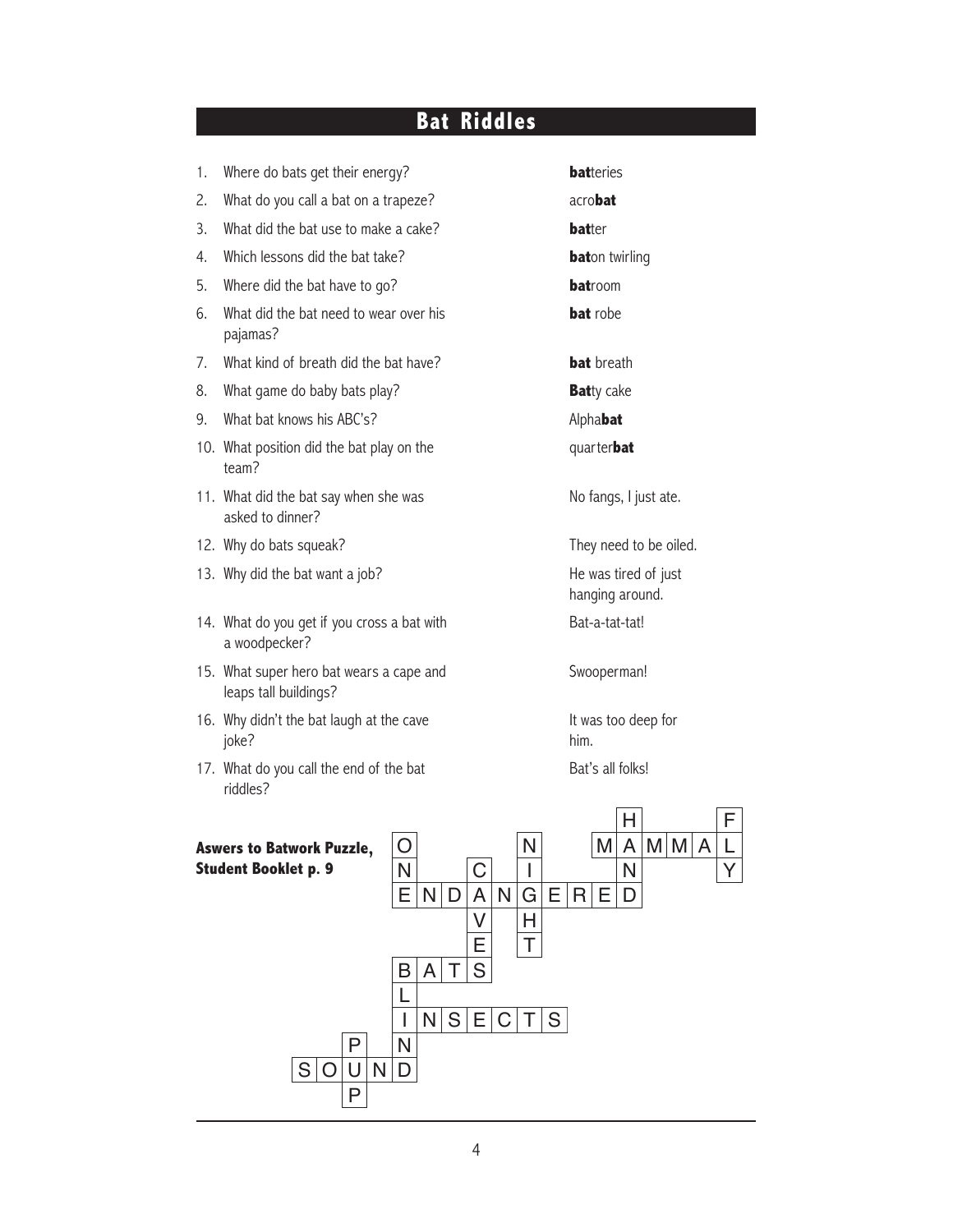### **Build a Simple Bat Box**

To build a simple bat box you will need untreated cedar boards rough cut on one side. The rough cut side will be on the inside of the box for the bats to hang on to.

#### **Materials needed for one box:**

- one 1" x 8" x 5' cedar board
- one 1" x 4" x 4' cedar board
- $1^{1}/2$ " nails (30)
	- $\bullet$  1" nails  $(4)$
	- one small tube of non-toxic silicon caulk.

Approximate cost: \$9.00 per box.

#### **Directions:**

- Cut two sides from a four foot length of 1 x 4 board.
- Cut front and back from a five foot length of 1 x 8 board.
- Cut top and ledge from scraps of 1 x 8 board.
- Use 1" nails to attach the ledge to the inside front.
- Use  $1\frac{1}{2}$ " nails to attach the sides to the front and back.
- Place roof so it is flush with back, and overhangs sides and front by about one inch. Use  $1\frac{1}{2}$ " nails to attach roof to sides, front and back.
- Use non-toxic silicon caulk to seal all joints from the outside.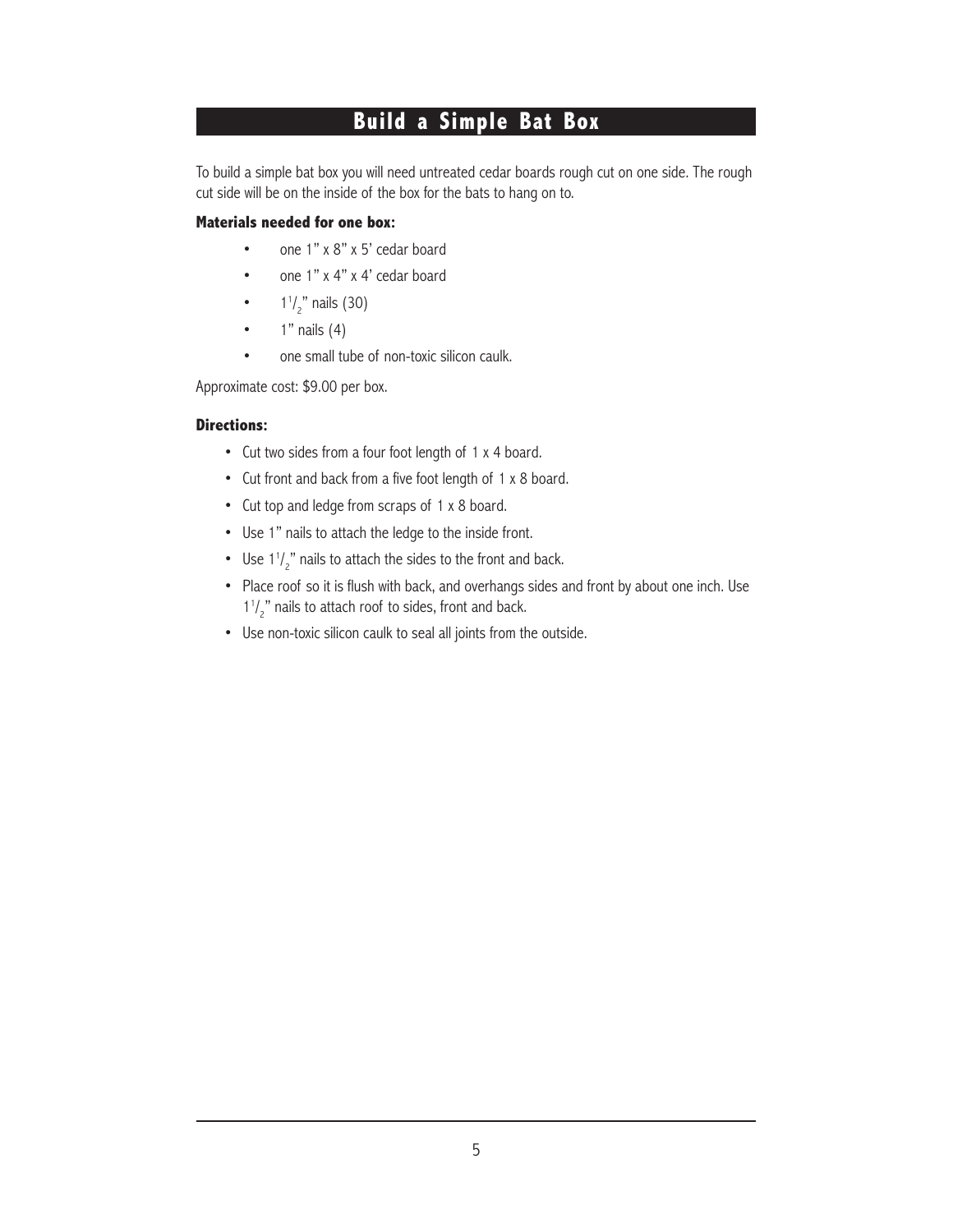

Back Board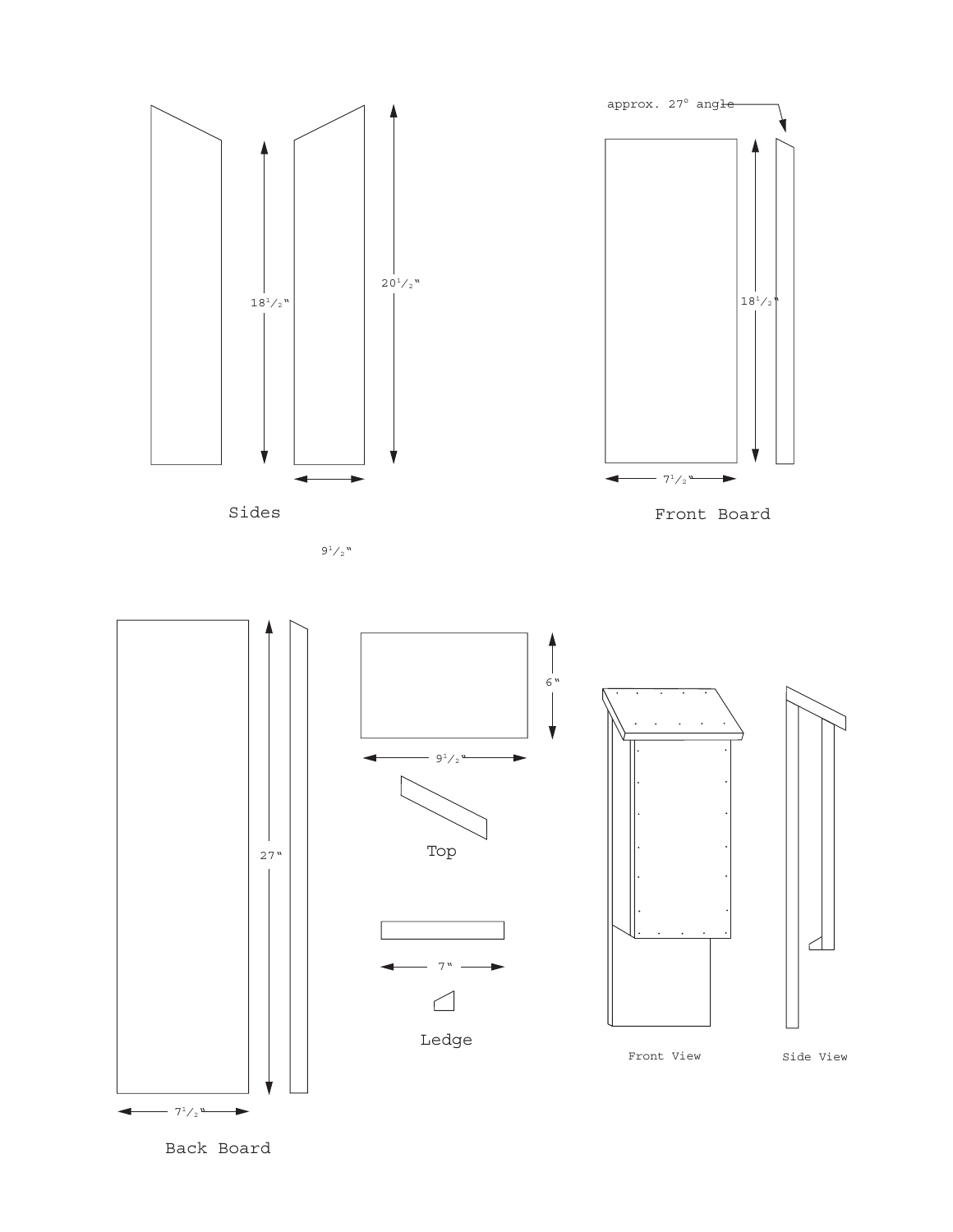#### **Reading Lists and Supplementary Resources**

#### Suggested Reading List for Teachers and Students

The Science of Living Things **What is a Bat?** by Bobbie Kalman, Crabtree Publishing Company

Let's Read and Find Out Science **Zipping, Zapping, Zooming Bats** by Ann Earle, HarperCollins Publishers

**Welcome to the World of Bats** by Diane Swanson, Whitecap Books

**Bats The Amazing Upside-downers** by Phyllis J. Perry, Franklin Watts (Grolier Publishing)

Zoo Books **Bats** by Linda Wood, Monarch Books

A New True Book **Bats** by Susan Gray, Children's Press Chicago

The Magic School Bus **Going Batty - A Book About Bats** by Scholastic

All Aboard Reading **Bats Creatures of the Night** by Joyce Milton, Grosset and Dunlop, Level two, Grades one to three

**Stellaluna** by Janell Cannon, Harcourt Brace & Company

**Little Beaver and The Echo** by Amy MacDonald and Sarah Fox-Davies, Walker Books

#### Suggested Reading List for Teachers

The Wonder Series **Bats Swift Shadows in the Twilight** by Ann C. Cooper, Denver Museum of Natural History and Roberts Rinehart Publishers

Knee High Nature **Fall** by Pat Wishart and Dianne Hayley, Lone Pine Publishers

**The Bat House Builders Handbook** by Merlin Tuttle and Donna Hensley, Bat Conservation International Inc.

#### Nighttime Books for Students

**Bats and Other Animals of the Night** by Joyce Milton, Random House Pictureback

Lets Read and Find Out Science **Where are the Night Animals?** by Mary Ann Fraser, Harper Collins Publishers

**Midnight Mimi** by Marie-Louise Gay, Stoddart Publishers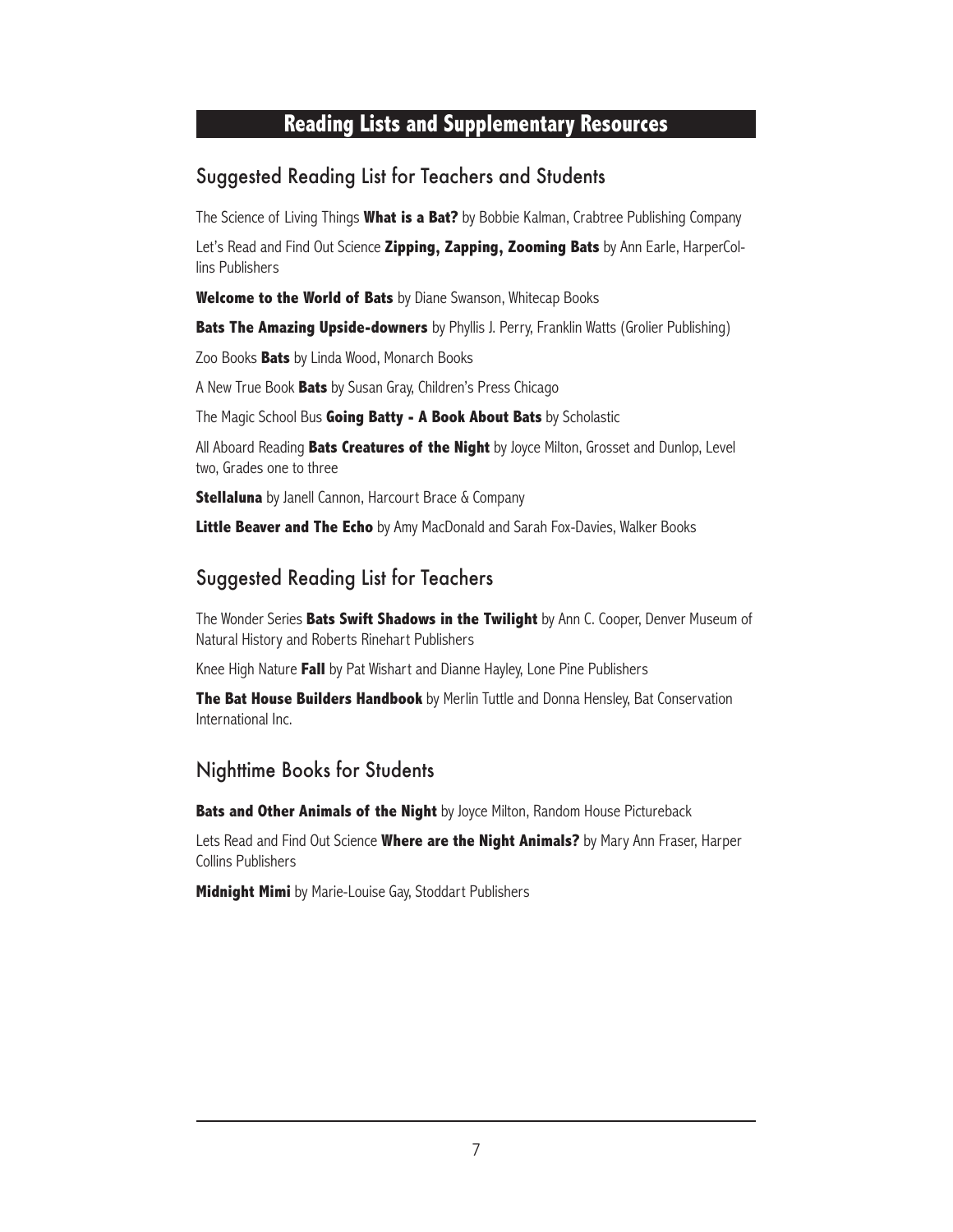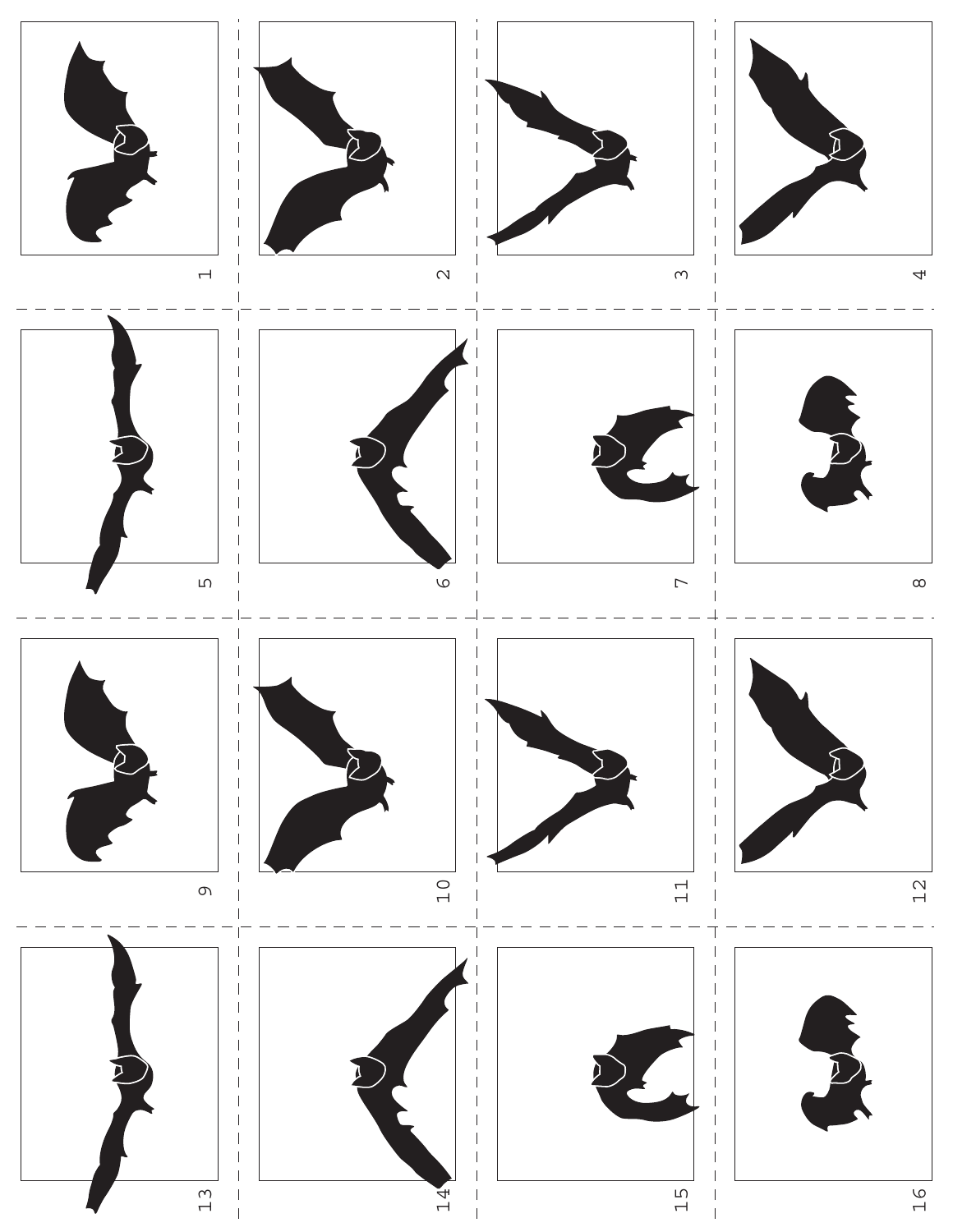

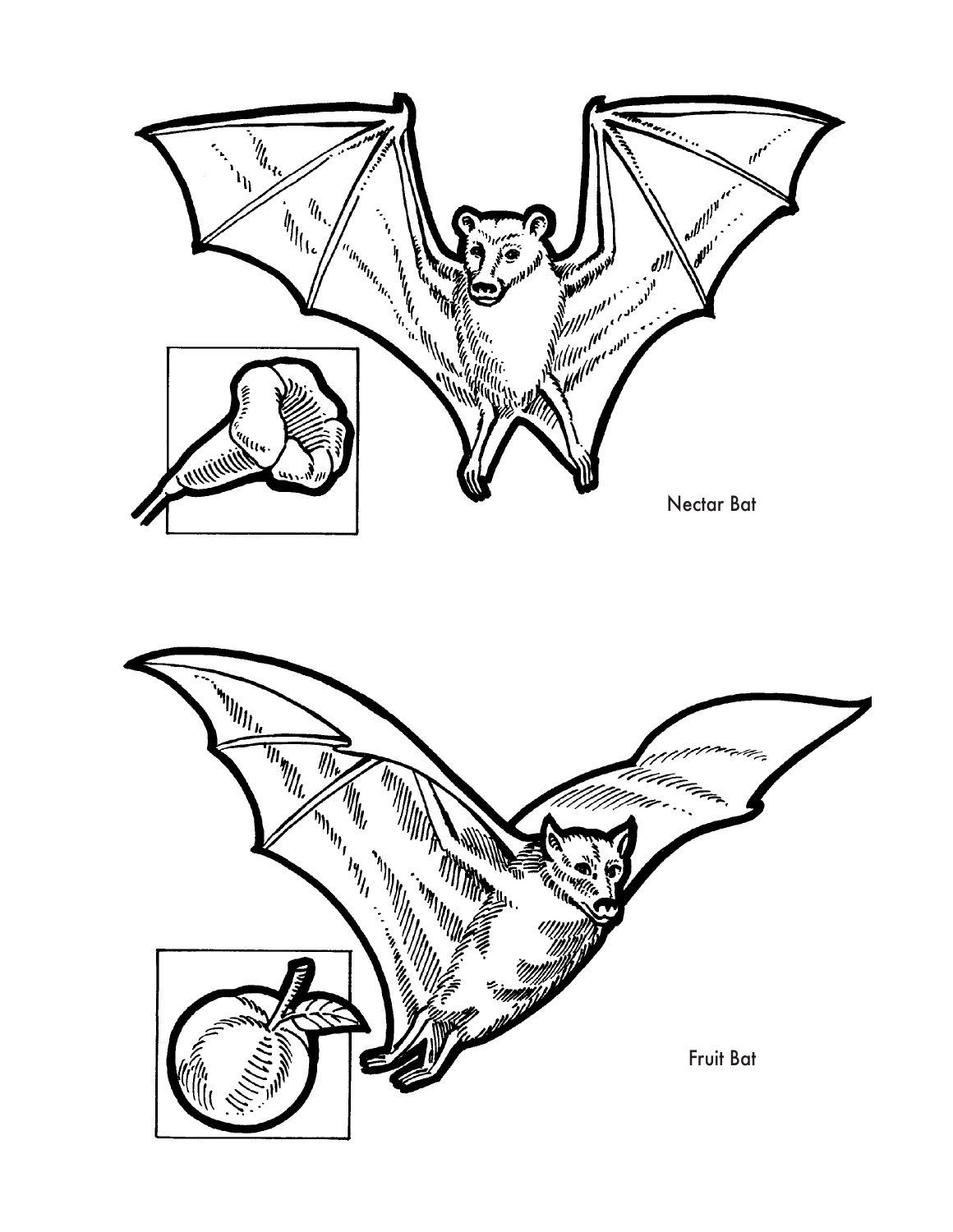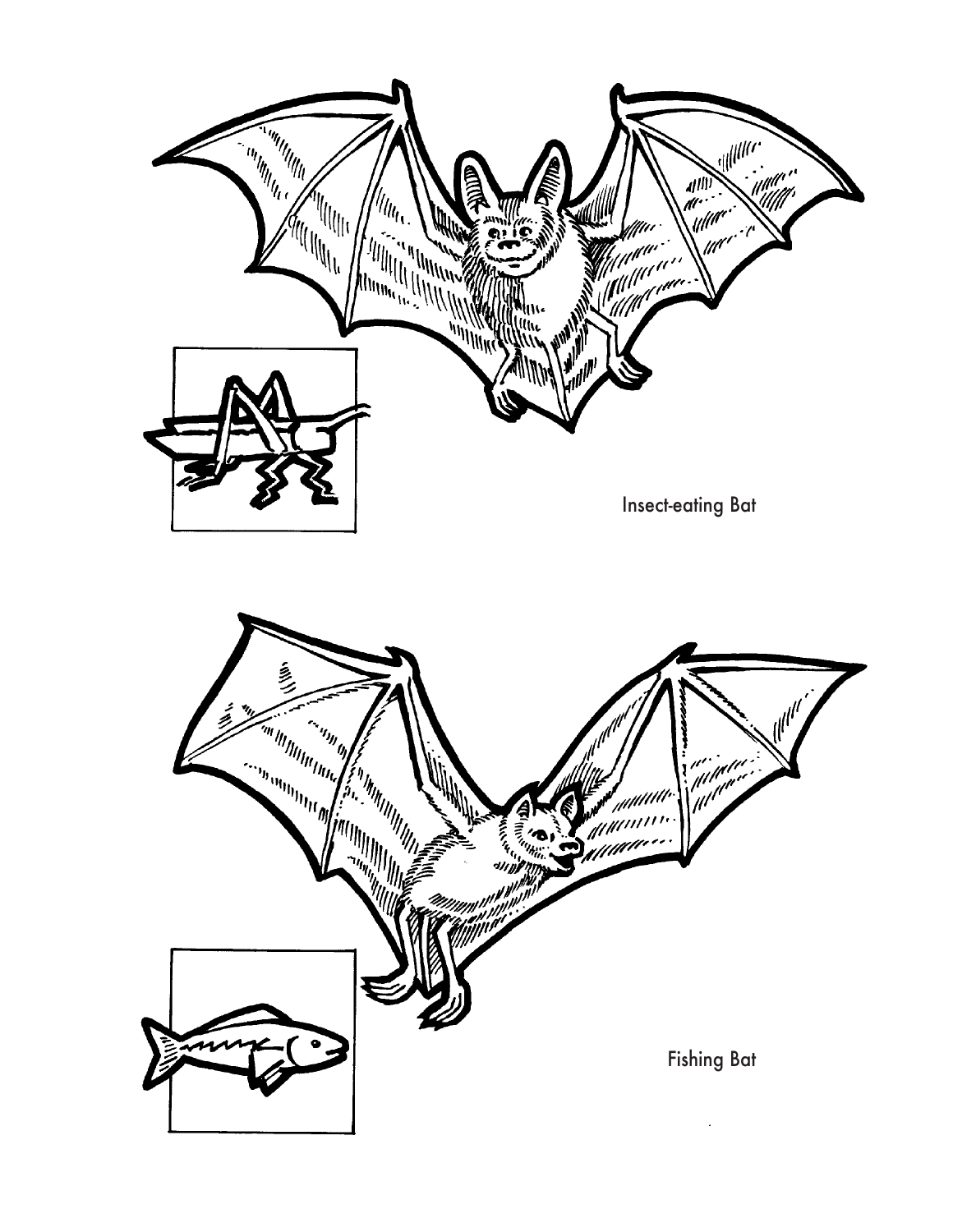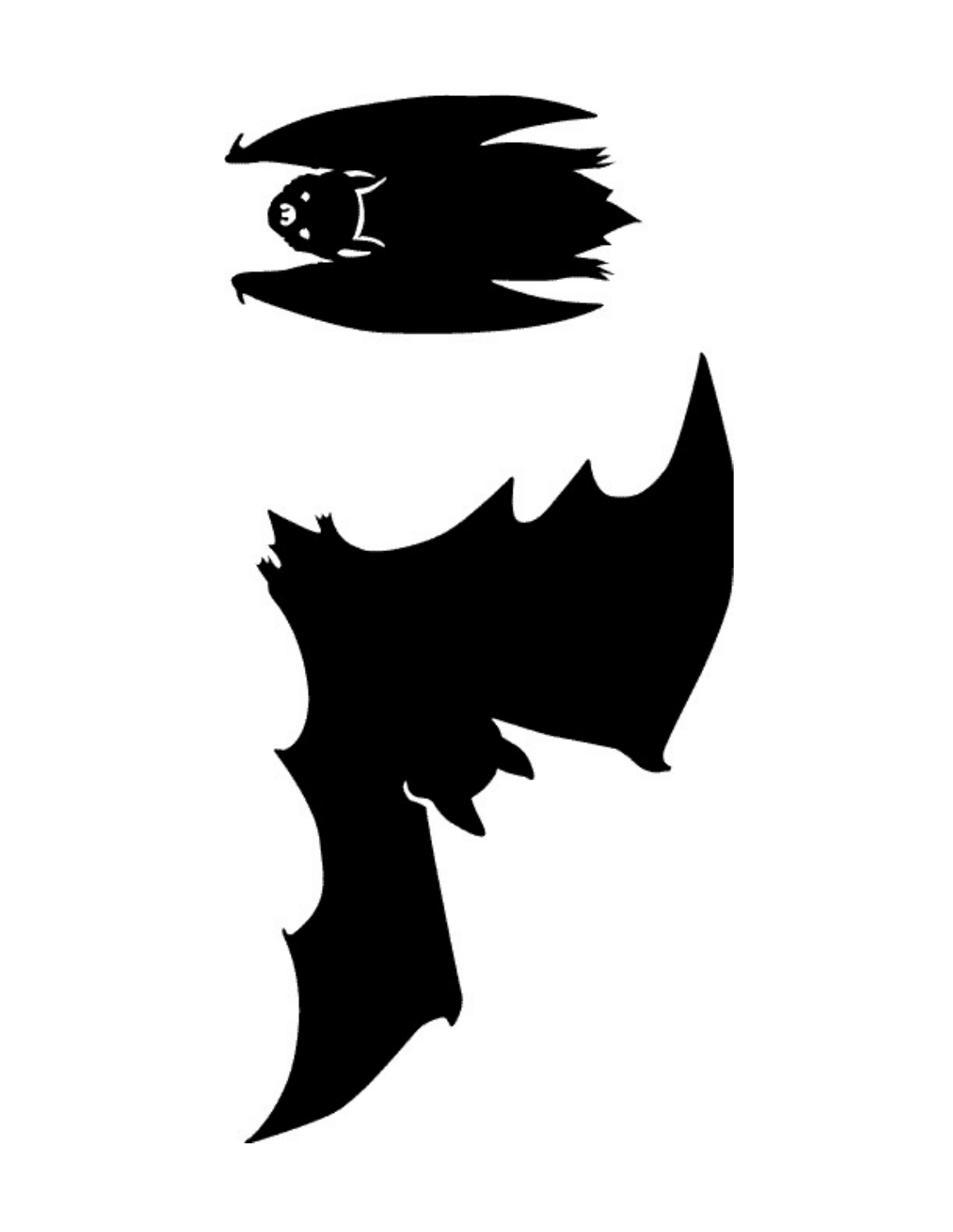



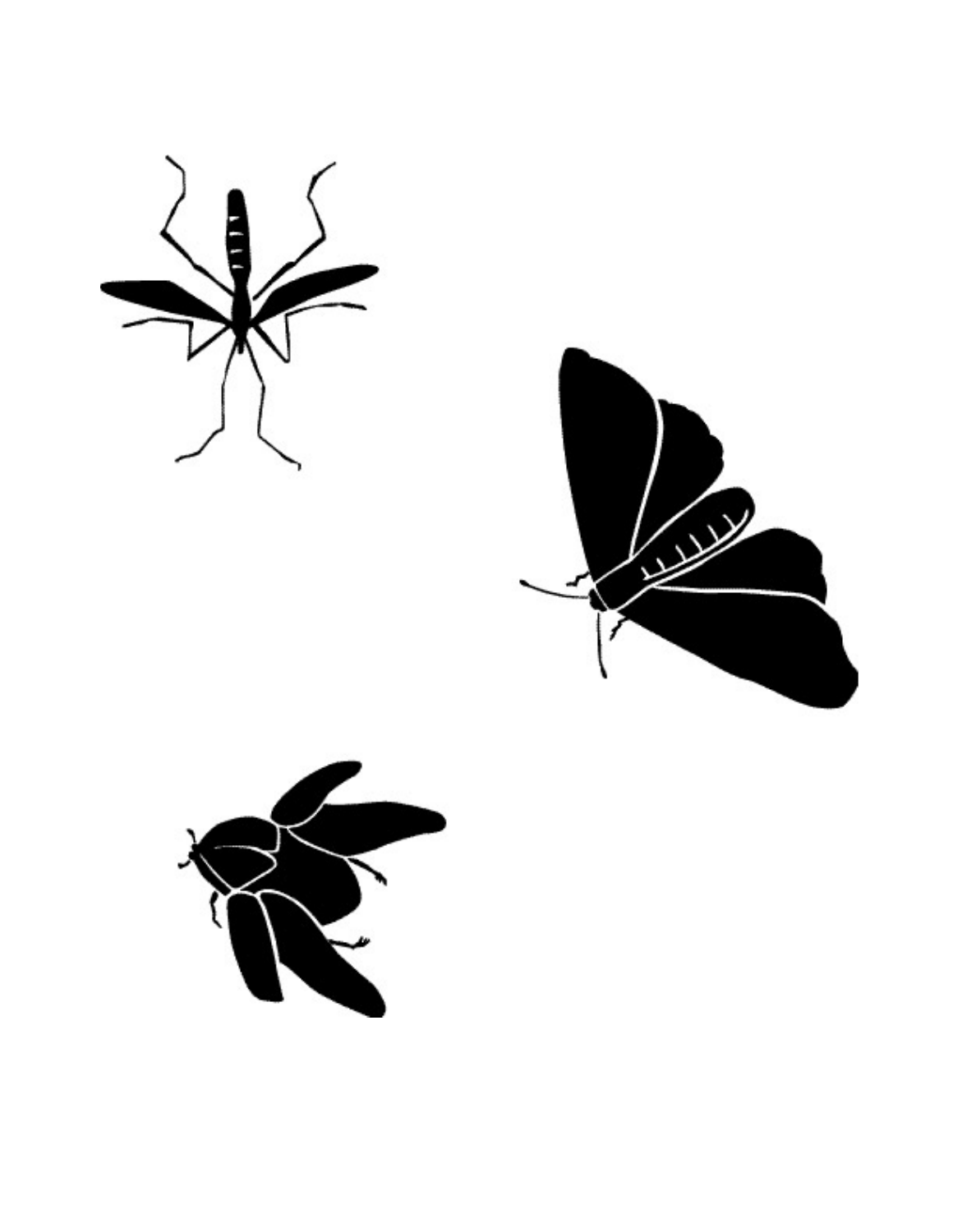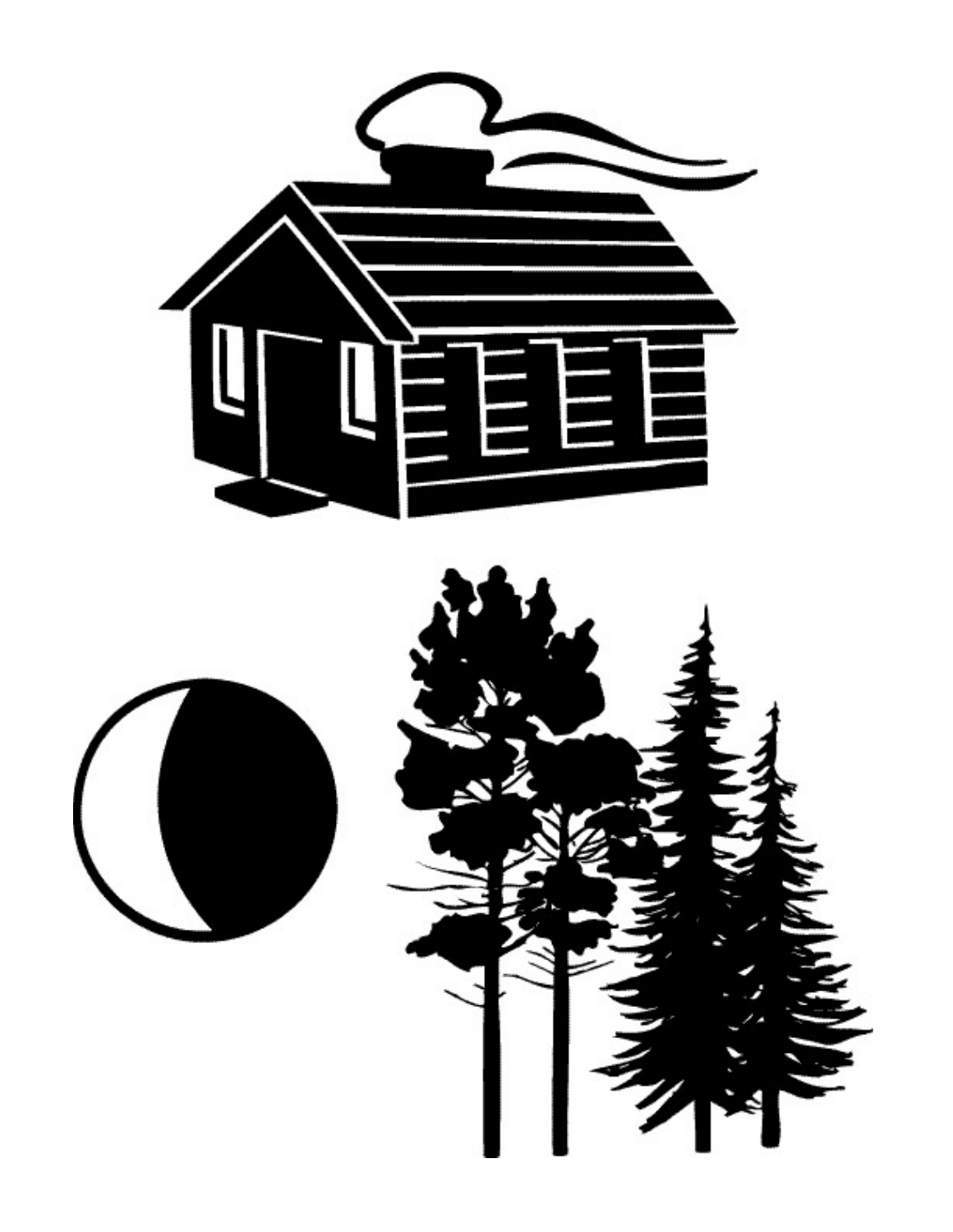### **LESSON ONE**

### Introduction to the Little Brown Bat **(Myotis Lucifungus)**

#### Curriculum Connection

Science, Grade Two, Topic E: Small Crawling and Flying Animals

#### Learner Expectation

Students will recognize that there are many different kinds of small crawling and flying animals found locally.

What's that…? A bat! And what's a bat? And if a bat then what's he at? Conrad Aitken, Knee High Nature

#### Teacher Materials and Preparation

- 1. Use the support material provided in the teacher's guide, to set-up a nighttime wetland display. Copy two bat silhouettes for each student to use in the activities.
- 2. Title a BAT VOCABULARY board for the bold words in the bat story. Prepare blank word cards.
- 3. Gather bat-related literature for a reading and reference area.
- 4. Title a BAT RIDDLE BOARD for daily teacher riddles (in teacher's guide) and student contributions. Prepare blank sentence cards.
- 5. Title a BATTY FACTS board for facts from the story, students reading and reference material. Prepare blank sentence cards. Hang a map of Alberta nearby for reference.

#### Procedure

- 1. Use photos, illustrations and stories to introduce bats as a science topic (avoid confirming or criticizing the students' reactions).
- 2. Administer the bat attitude test (page one, student booklet) to the students.
- 3. Read page two of the student booklet, "The Bat Story", with the students.
- 4. Direct students to count the bat silhouettes in the picture on page two.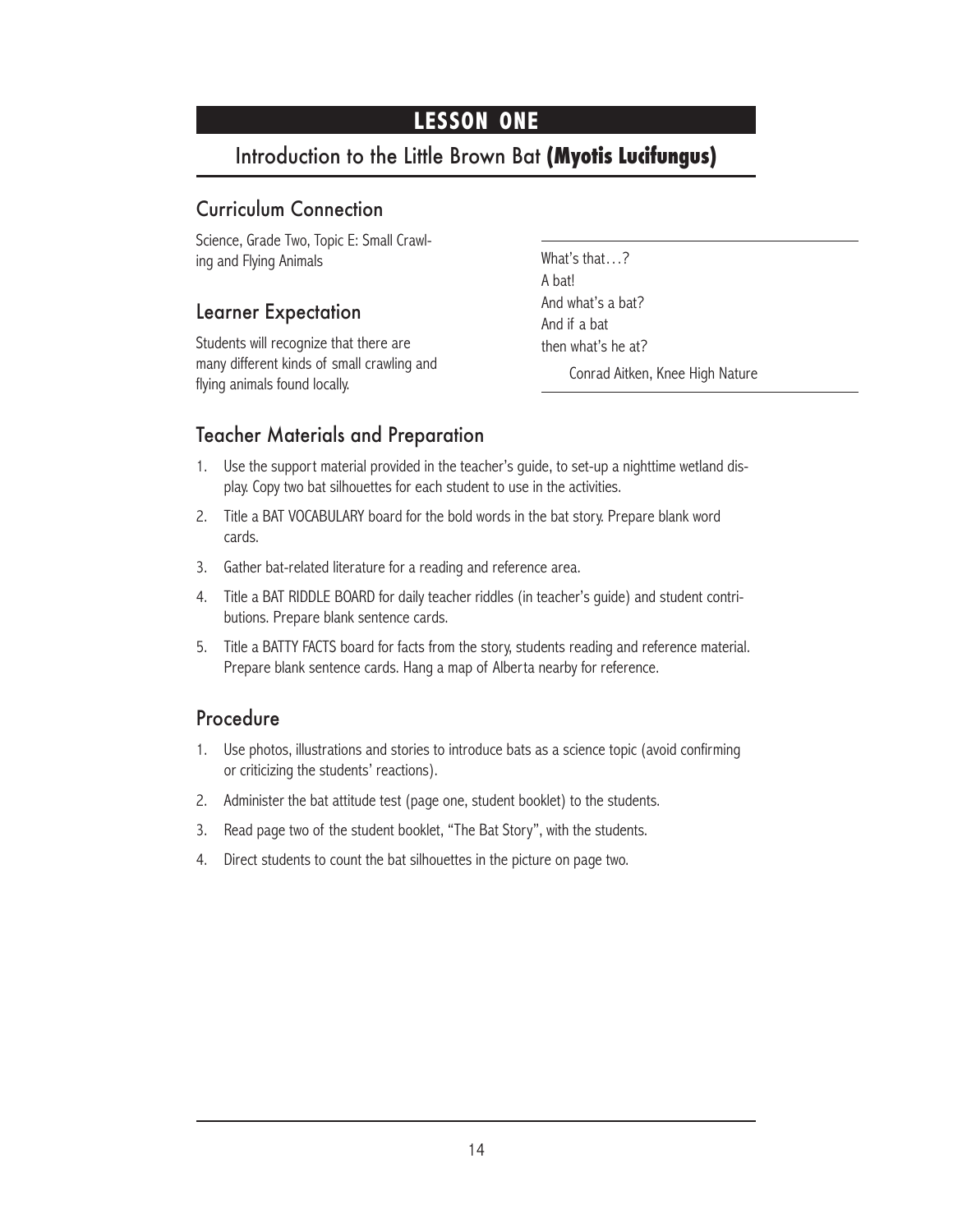- 5. Assist students to find Wabamun Lake on a map of Alberta.
- 6. Direct each student to cut-out two or three bat silhouettes given in the display materials. Add these to the night display.
- 7. Add bat vocabulary (bold words in the story) and new bat facts to the displays.

#### **Enrichment**

- 1. A small group of students could use reference materials to find the names of other Alberta bats and mark possible locations on an Alberta map.
- 2. During your study of bats, read a chapter-book to the class. One suggestion is **Silver Wing** by Kenneth Oppel.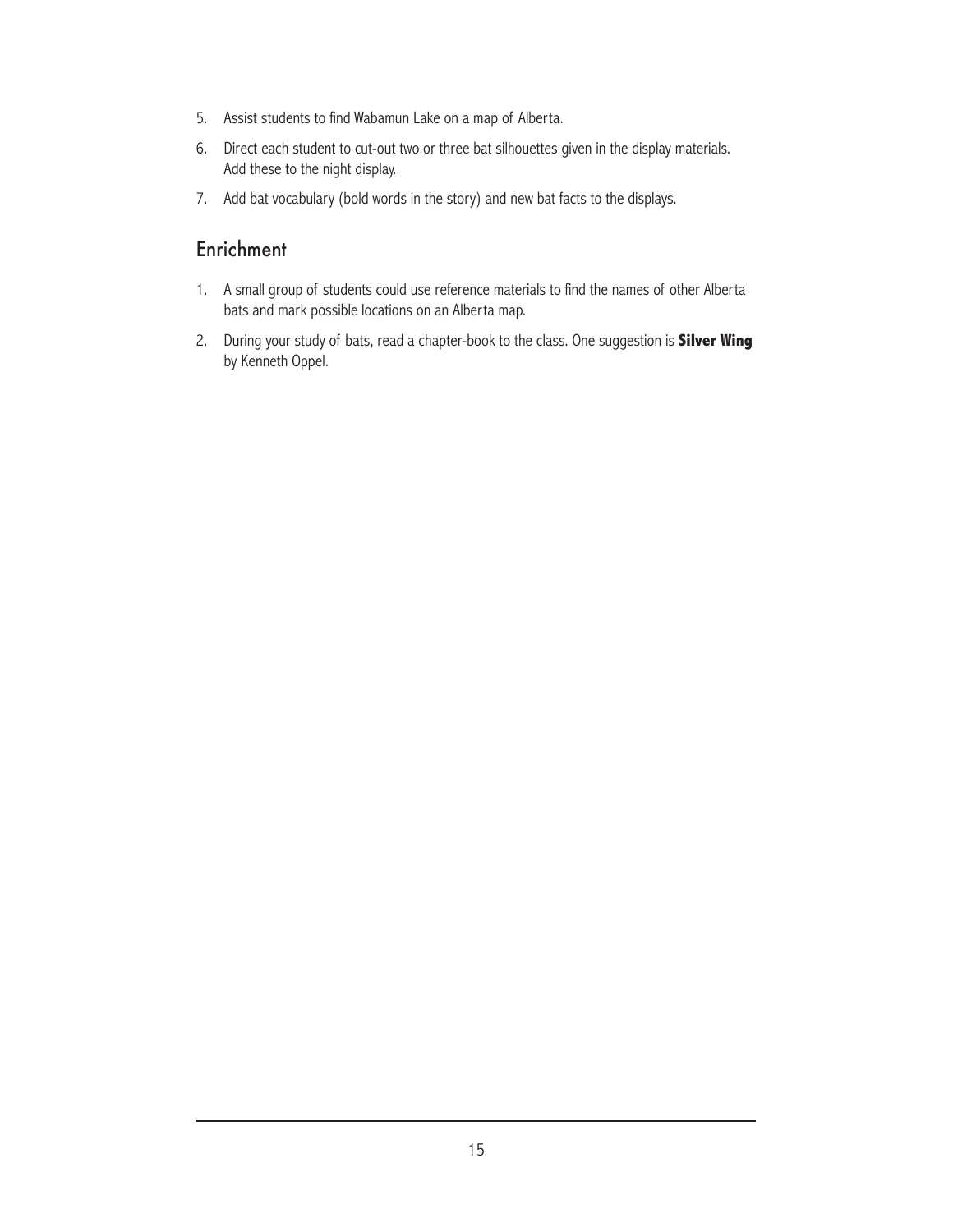### **LESSON TWO**

#### How is a Bat a Bat?

#### Curriculum Connections

Science, Grade Two, Topic E: Small Crawling and Flying Animals

#### Learner Expectation

Students will compare and contrast small animals that are found in the local environment.

A bat can hang upside down It holds on with its toes. When it wants to find some food It spreads its wings and goes.

Anonymous

#### Teacher Material and Preparation

- 1. Prepare several blank word cards to use for bold words in the bat story and blank sentence cards for new bat facts.
- 2. Gather items for construction activity:
	- green garbage bags (one for each group of two students)
	- straws (20 for each group)
	- two or three boxes of toothpicks (shared among the groups)
	- an  $8^{1}/_{2}$ " by 11" piece of brown corrugated cardboard for each group.
- 3. Use of the Comparison Activity on page seven in the student booklet.

#### Procedure

- 1. Read page two of the bat story with the students.
- 2. Discuss the differences and similarities of a human hand to a bat wing.
- 3. Using the Comparison Activity in the student booklet, discuss the differences between little brown bats, red-winged blackbirds and dragonflies. A book on birds and insects will provide you with ample information on blackbirds and dragonflies for your preparation. Begin the page with facts known to the students.
- 4. Add new bat vocabulary and bat facts to the displays.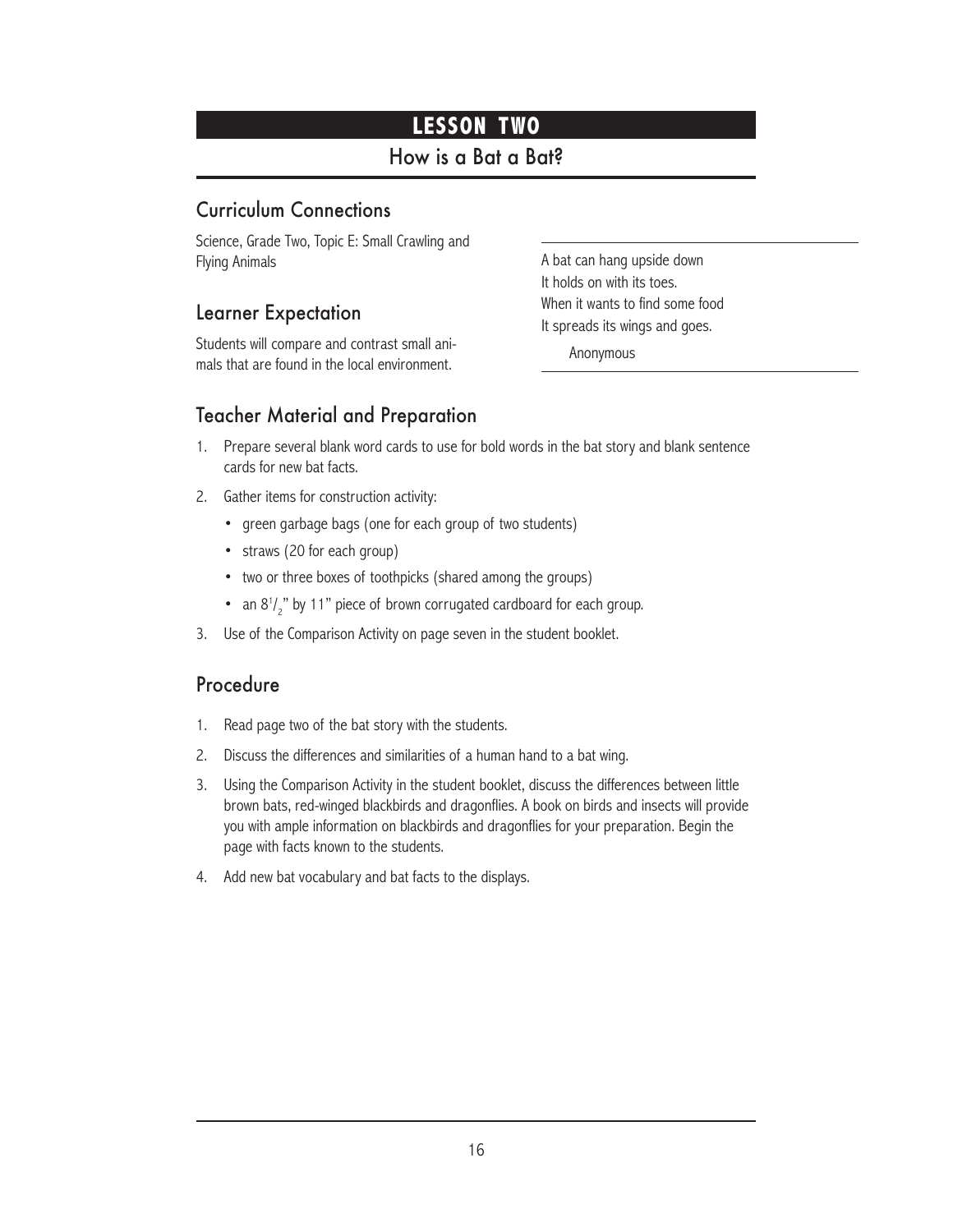5. Using the green garbage bags, straws and toothpicks direct pairs of students to construct "bat wings". Then direct the pairs of students to staple the plastic wings to a "bat body" made from a shaped piece of cardboard. Display the plastic-and-cardboard bats with wings folded or spread.

#### Enrichment

- 1. Arrange for pet birds or small pet mammals to visit the classroom. Compare and contrast the body parts of the bat to the visitors.
- 2. Take the class to the city zoo or local pet store and have a guided tour to discuss animal similarities and differences.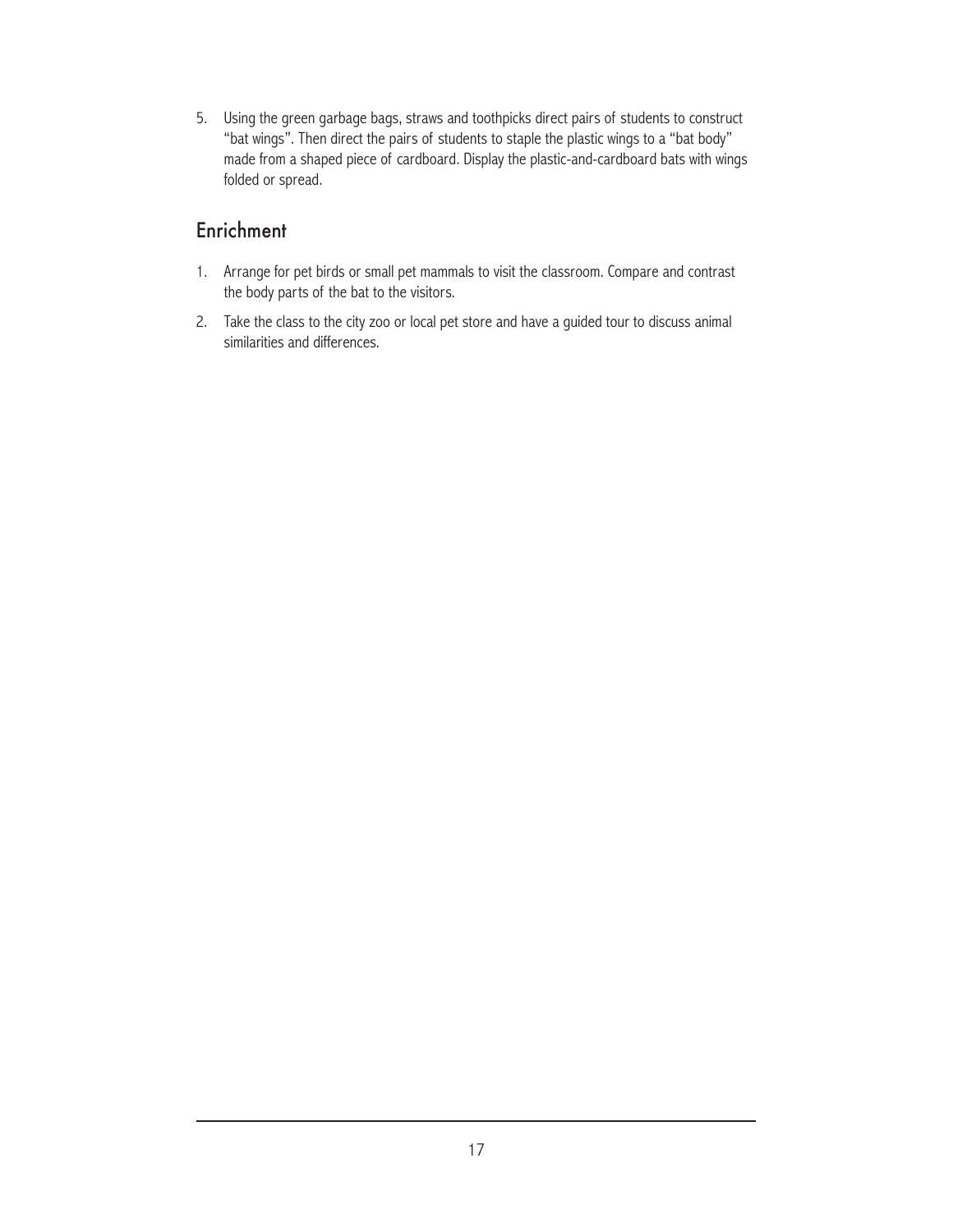### **LESSON THREE**

#### Bat Basics

#### Curriculum Connections

Science, Grade Two, Topic E: Small Crawling and Flying Animals

#### Learner Expectations

Students will recognize that small animals, like humans, have homes where they meet their basic needs of air, food, water, shelter and space; and describe any special characteristics that help the animal survive in its home.

A bat might live inside a cave And fly around at night and when it's dark a bat knows how to get around all right.

Anonymous

#### Teacher Material and Preparation

- 1. Gather blank cards for new vocabulary and bat facts.
- 2. Bring in a bathroom weigh scale and gather items that will, combined, weigh 50 kilograms.
- 3. Gather cloth blindfolds for half of the class (for obstructed vision).
- 4. Set up a refrigerator box as a reading area (bat cave or cottage).
- 5. Place books on echoes and nighttime animals (skunks, owls, and coyotes) in the reading area.

#### Procedure

- 1. Read page four of the bat story, with your students.
- 2. Use the weigh scales to demonstrate what 50 kilograms might look like in a mass of familiar objects. (Set-up as an activity center.)
- 3. Add more comparisons to the comparison page in the booklet.
- 4. Add any new vocabulary and bat facts to the display boards.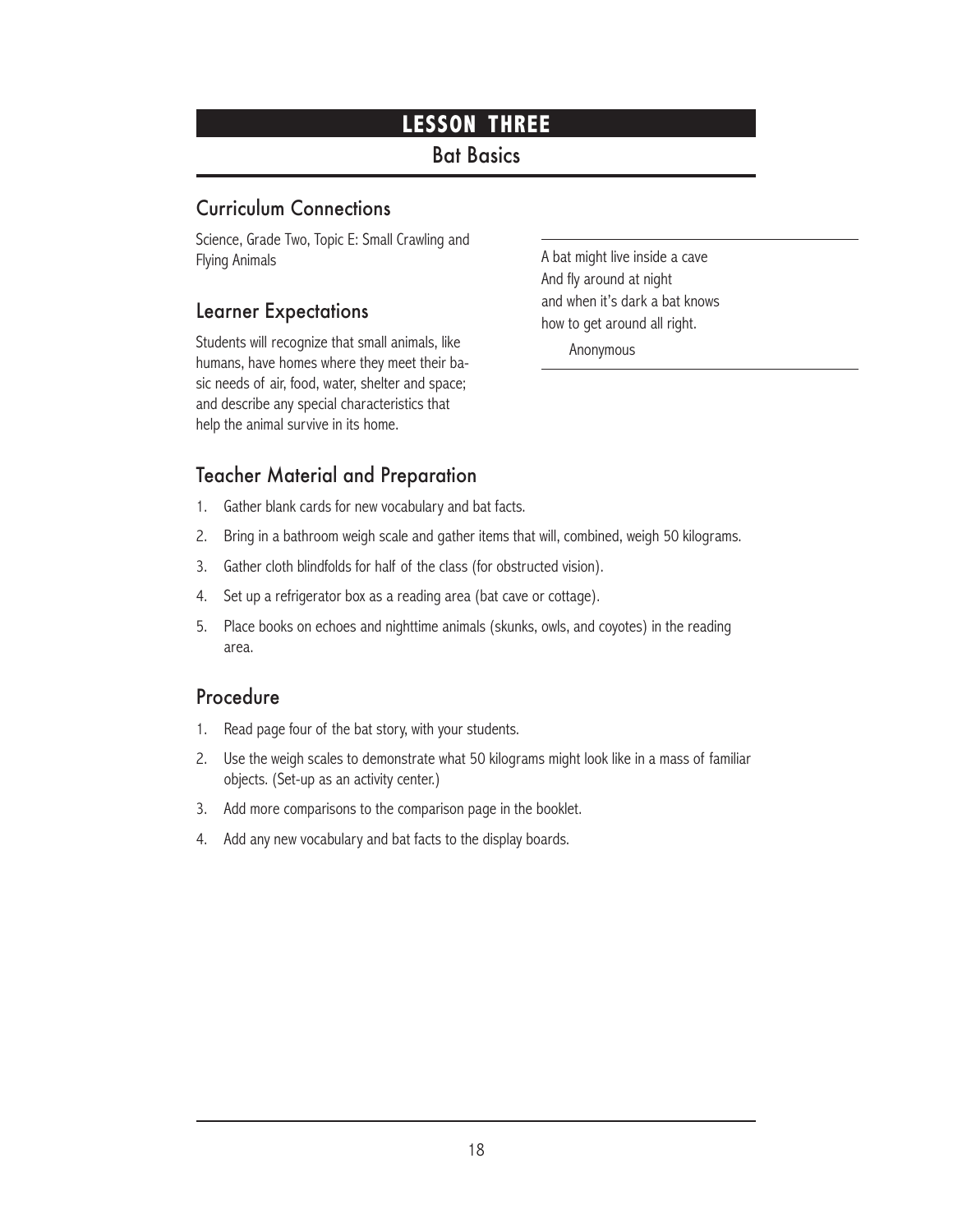5. Try to make echoes in the classroom, then go to the gym to try echoes in a larger room. While in the gym play a bat-mosquito game. Blindfold four or five students as bats (they should be able to see vaguely) and assign the rest of the class as mosquitoes. Set out pylons to represent trees that the bat must avoid. When the bat calls "bat" the mosquitoes must say "mosquito" in return. The bat tries to touch the mosquito as well as avoiding the trees. Caught mosquitoes can take the place of the "bat" that caught them or caught mosquitoes could take the role of bats until there are no mosquitoes left.

#### Enrichment:

- 1. Home project: Use one of these discussion questions to write an explanatory report: Why does a bat fly at night? or Where might Alberta bats go in winter?
- 2. Arrange for the class to go on a night walk to a nearby wetland area. Discover night sounds, smells, sights and temperature changes.
- 3. Use magazines to find other nighttime animals to put on the display board or to make card games. ( Fish, War, Classification)

#### Teacher Information:

- 1. Bats eat at nighttime because there is less competition for food.
- 2. It is believed that Alberta bats hibernate somewhere other than their summer roost. Little brown and long-eared bats go to caves and old mines in Alberta and Montana. Silver-haired and hoary bats migrate to Arizona and New Mexico. Big brown bats move into cities or rural buildings that do not freeze.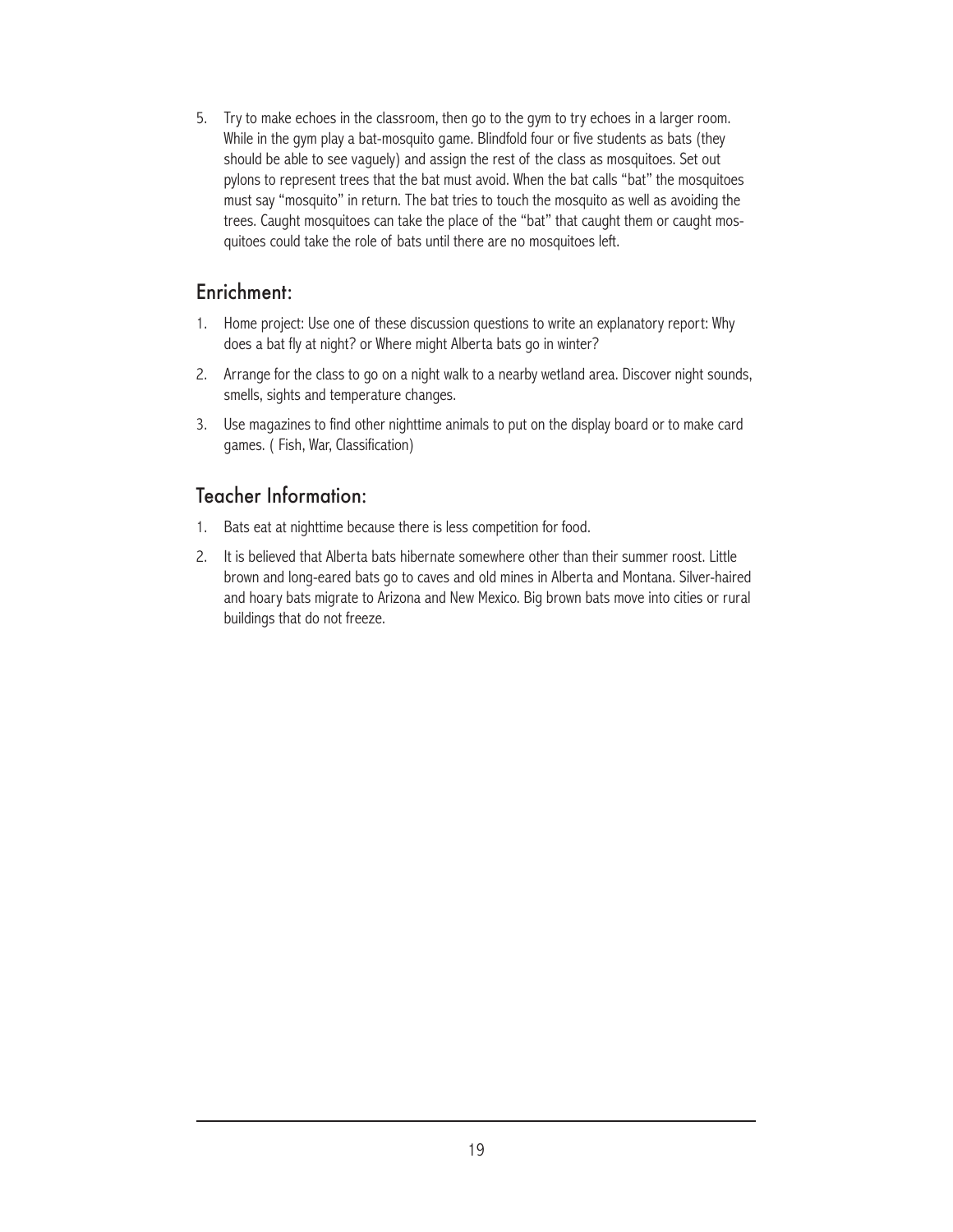## **LESSON FOUR**

### What's For Dinner?

#### Curriculum Connections

Science, Grade Two, Topic E**:** Small Crawling and Flying Animals

#### Learner Expectation

Students will identify an animal's role within the food chain (plant eater, animal eater or decomposer); name the animal's predators and give examples of how the animal avoids the predator.

Perhaps he wants a nice fat moth, On noiseless wings see how he swoops in circles, dives and loop-the-loops. Conrad Aitken, Knee High Nature

#### Teacher Materials and Preparation

- 1. Gather blank word and sentence cards for the display.
- 2. Gather enough Owls of Alberta (Alberta Environment) pamphlets for the class to share.
- 3. Collect a paper lunch bag for each student and scraps of coloured paper to use to add owl features to the bag.
- 4. Copy flick and fly pictures, (provided in the support materials), on manila paper, one for each student.

#### Procedure

- 1. Read page five of the student booklet with your students.
- 2. Discuss different kinds of food chains. Two examples are:

sun, green plant, mouse, weasel, and owl

sun, green plant, rabbit, and hawk

- 3. Direct the students to add arrows to the illustration on page five to show the bat food chain.
- 4. Using the Owls of Alberta pamphlets direct students to find the great horned owl that hunts in the Wabamun Lake area and draw it in the illustration.
- 5. Have the class make an owl puppet with the paper bag, resembling the great horned owl.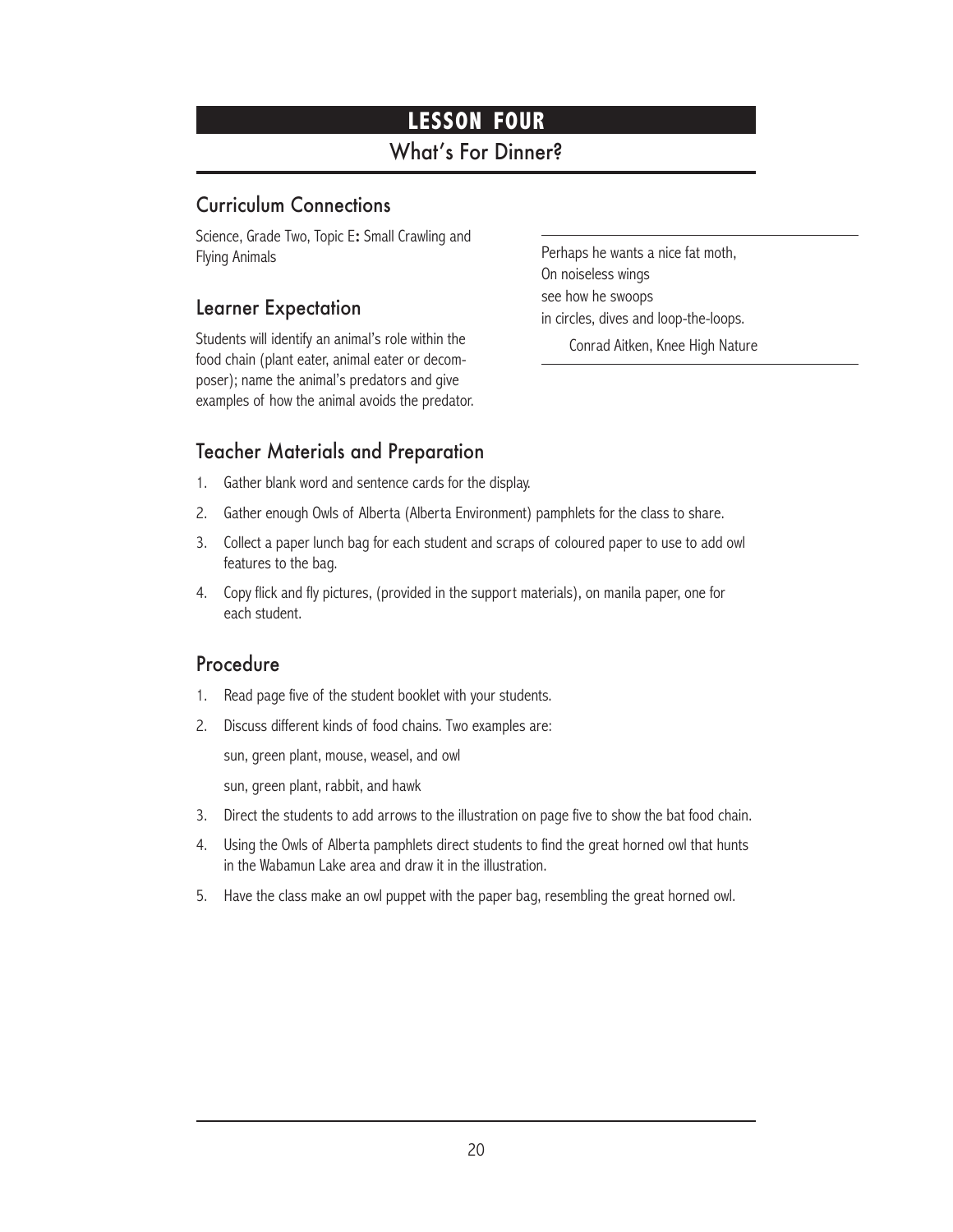- 6. Use the Flick and Fly cards to create a bat avoiding the owl.
- 7. Add new bat vocabulary and bat facts to the displays.

#### Enrichment:

- 1. In the gym or designated outdoor area, play a predator-prey game, with the students.
- 2. Assign one owl for the center area. Three of the students on one side of the gym are bats and the remainder of the students are mosquitoes on the other side of the gym.
- 3. The bats and mosquitoes wearing different coloured pinnies will run across the gym when the owl calls "Fly, bats, fly". When bats are caught by the owl they become owls and when mosquitoes are caught by bats they become bats.
- 4. The game will progress quickly as food sources become depleted. Discussions about what happens to animals when food is scarce will help relate to the science topic.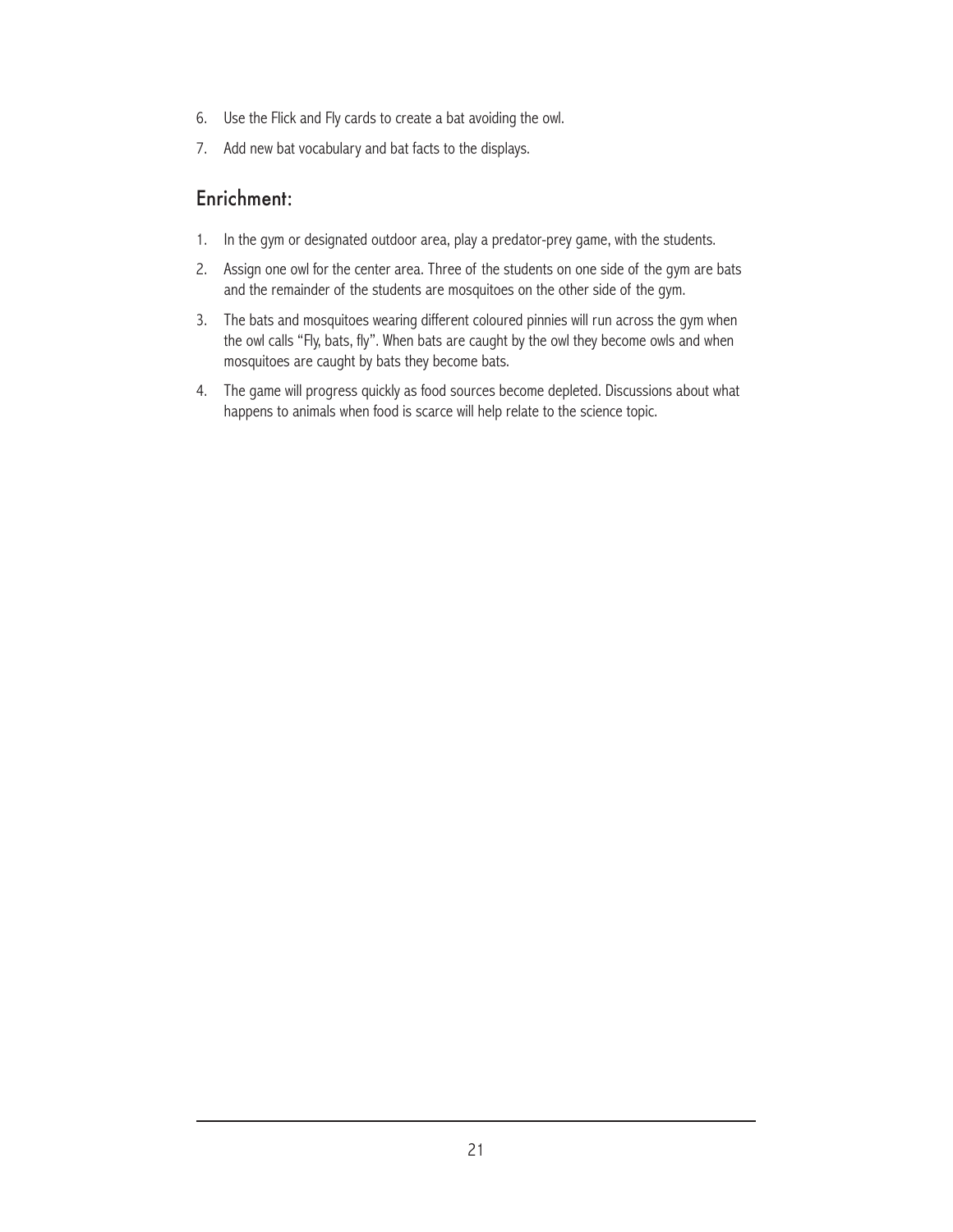## **LESSON FIVE**

Little Brown Bats Need Friends!

#### Time Suggested

Two to three periods

#### Curriculum Connections

Science, Grade Two, Topic E: Small Crawling and Flying Animals

The baby bat screamed out in fright "Turn on the dark, I'm afraid of the light." Shel Silverstein

#### Learner Expectations

Students will describe the relationships of an animal to other living and non-living things in their habitat, and to people.

#### Teacher Material and Preparations

- 1. Gather blank word and sentence cards for the display.
- 2. Collect construction paper for bat posters.
- 3. Gather items for a role play of the section of the bat story on page six (items in a regular classroom and a rubber or cloth bat).

### Procedure A

- 1. Read page six of the student booklet with the students and discuss possible endings. (This is a true story. The class involved took the bat to other classrooms and set it free in the evening.)
- 2. Discuss two rules for bat safety and have the students print them under the picture in the booklet:
	- Never touch a bat.
	- Call an adult to remove a grounded bat to a safe place. (Incidents of bat rabies are very low; less than .05% of population in Alberta.)
- 3. Discuss why a little brown bat would not make a good pet (diet of flying insects).
- 4. Create a role play about the bat in the classroom with the students.
- 5. Add new words and bat facts to the display boards.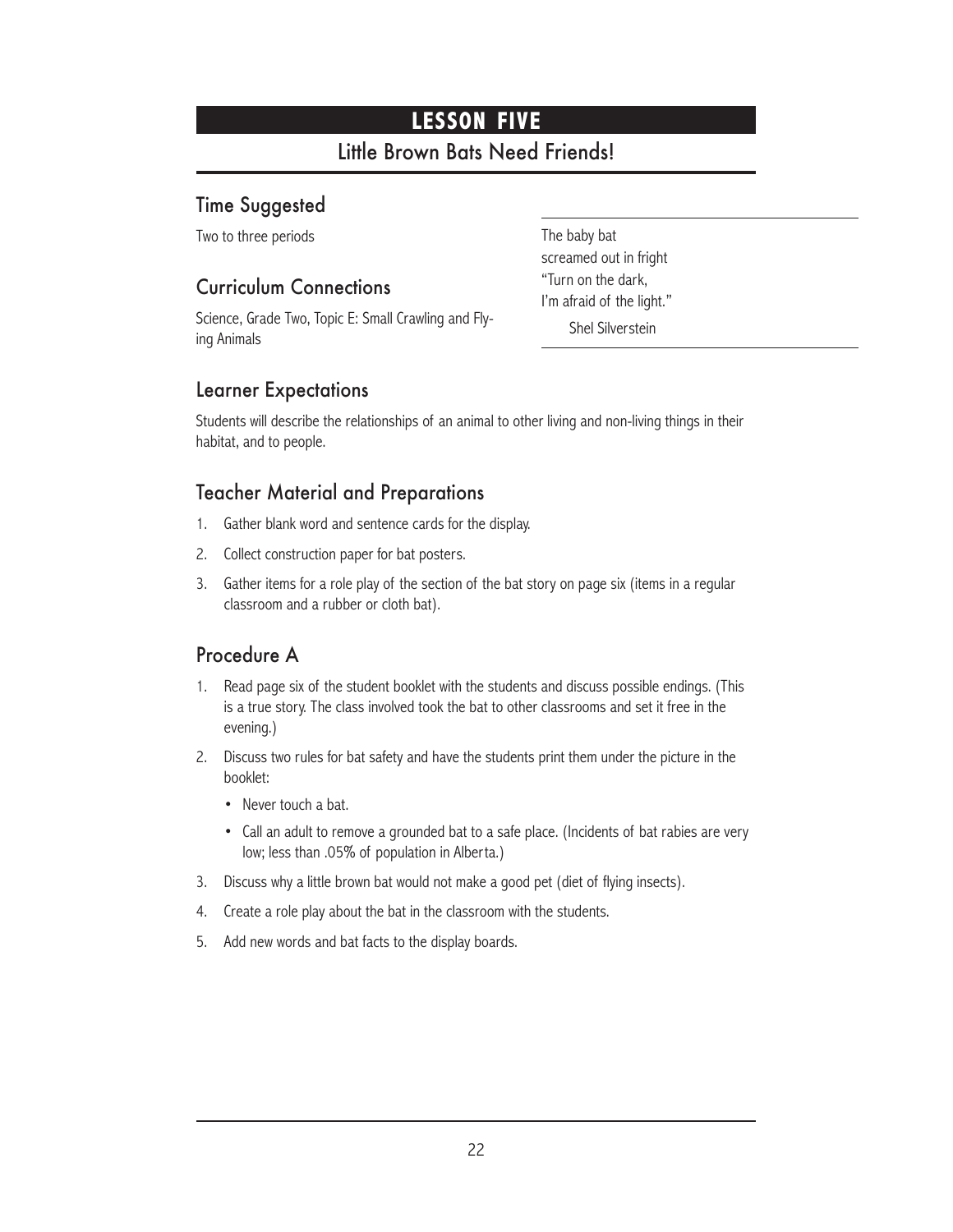#### Procedure B

- 1. Discuss reasons for bat decline (background information given at the end of the lesson).
- 2. Record these reasons on the blackboard or sentence cards.
- 3. Discuss ways we can help little brown bats:
	- don't fear bats
	- leave more wetlands
	- build and erect bat boxes in suitable habitat
- 4. Direct the students to use the ideas discussed to create a poster titled, Little Brown Bats Need Friends.

#### **Enrichment**

Arrange for a parent and child night to build bat boxes. With assistance from parents, board could be pre-cut and assembled. A bat box should be hung in a tree near water, that affords the box maximum daily sunlight.

#### Teacher Background Information: Bat Decline

- 1. Ignorance and superstition have caused the greatest decline in the bat population. False myths:
	- bats are blind
	- bats get caught in your hair
	- bats are flying mice
	- all bats feed on blood
	- bats are dirty
	- most bats carry rabies.
- 2. With the loss of forests and wetlands, bats have lost places to feed, roost and hibernate. Most bats adapt to specific habitats in which they live and find food.
- 3. Bats have only one baby a year, so it only takes a few disturbances in the nursery caves for the bat population to be reduced. The mothers may drop or abandon their young and move to a new roost.
- 4. The use of chemicals to control insects reduces the amount of bat food. As well, as bats eat insects covered in toxins, they store the toxin in their fat and when the fat is used during hibernation it can negatively affect or even kill the bat.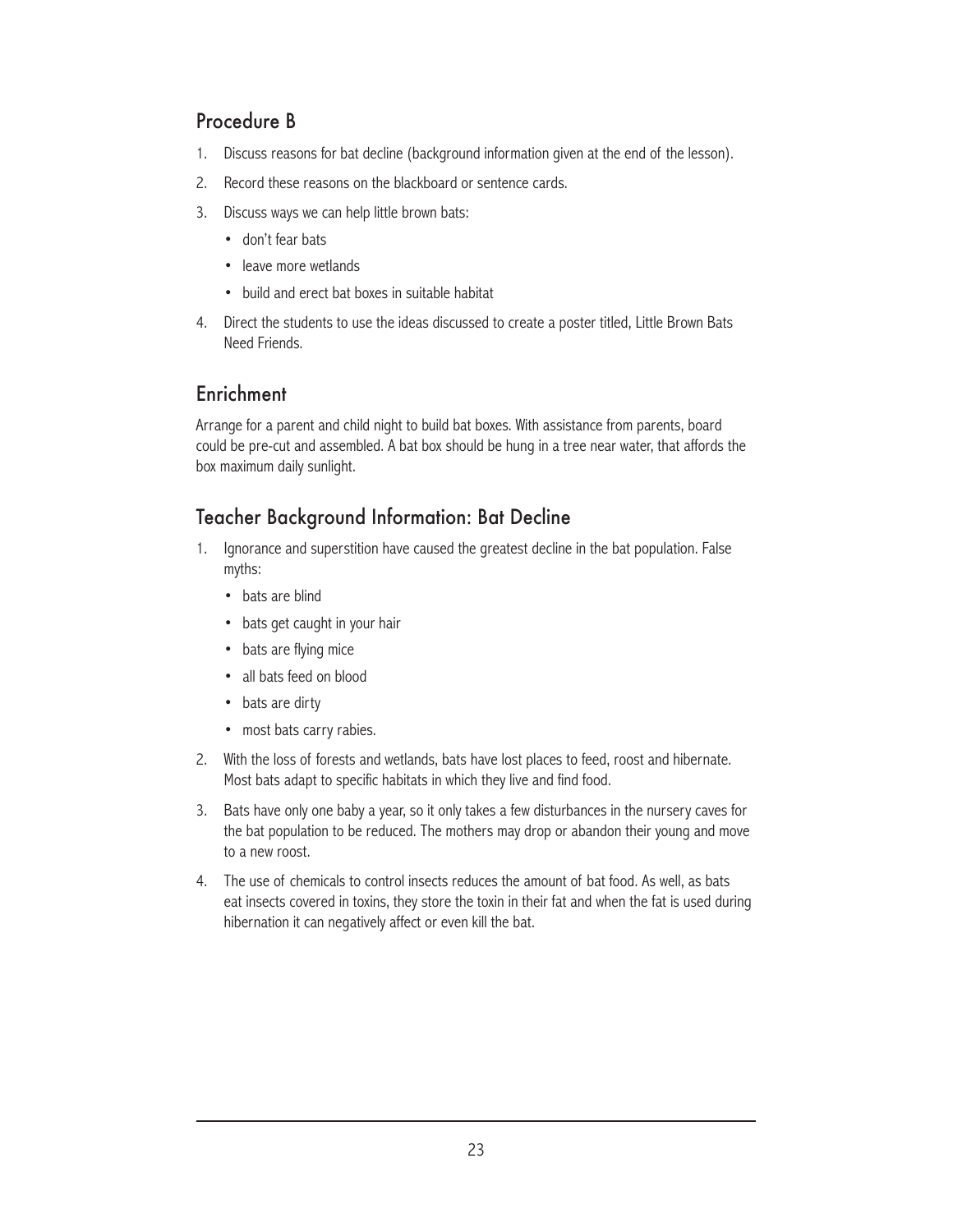## **LESSON SIX**

Bat Watching Around the World!

#### Time Suggested

Two periods

#### Curriculum Connection

Science, Grade Two, Topic E: Small Crawling and Flying Animals

Some people are horse fans, Others love cats, And some like snakes and their kin. But I love bats, With their furry snouts, And stretched-out wings of skin. Amazing Animals, Ranger Rick

#### Learner Expectation

Students will identify ways in which animals are considered helpful or harmful to humans and to the environment.

### Teacher Materials and Preparation

- 1. First session: copy the four illustrations of four different species of bats provided in the support material, one set for each student. Gather heavy thread, hole punches and a coat hanger for each student to make a bat mobile.
- 2. Gather materials for the second session:
	- large bowl, spoons and small bowls for each student,
	- knives and mixing spoon for each small group.
	- Buy some of these items for the fruit salad: bananas, mangos, dates, peaches, figs, or canned guavas.
	- You will need peach or banana yogurt and chopped cashews and carob chips to sprinkle on the top of the fruit salad.
- 3. Gather blank sentence and word cards for the displays.

#### Procedure: First session

- 1. Read page seven of the student booklet with your students.
- 2. Use the illustrations from the support material to show the class examples of the bats described. Discuss the different facial features with the students.
- 3. Direct the students to cut out the bat figures and the illustrations of their food, to construct a bat mobile.